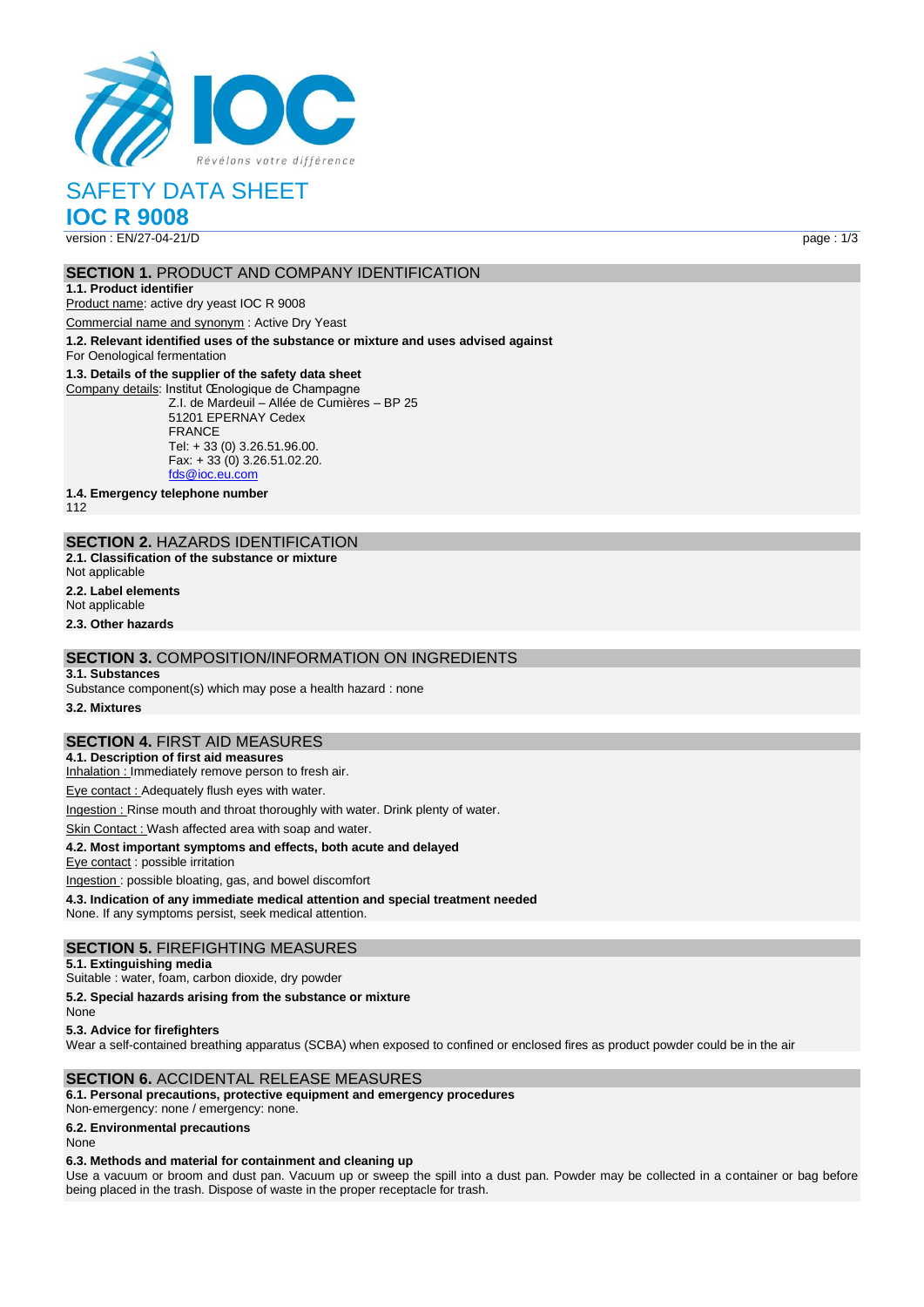

## SAFETY DATA SHEET **IOC R 9008** version : EN/27-04-21/ D page : the contract of the contract of the contract of the contract of the contract of the contract of the contract of the contract of the contract of the contract of the contract of the contract of the contract of the c

 $page: 2/3$ 

**6.4. Reference to other sections** See Section 13 for disposal of the substance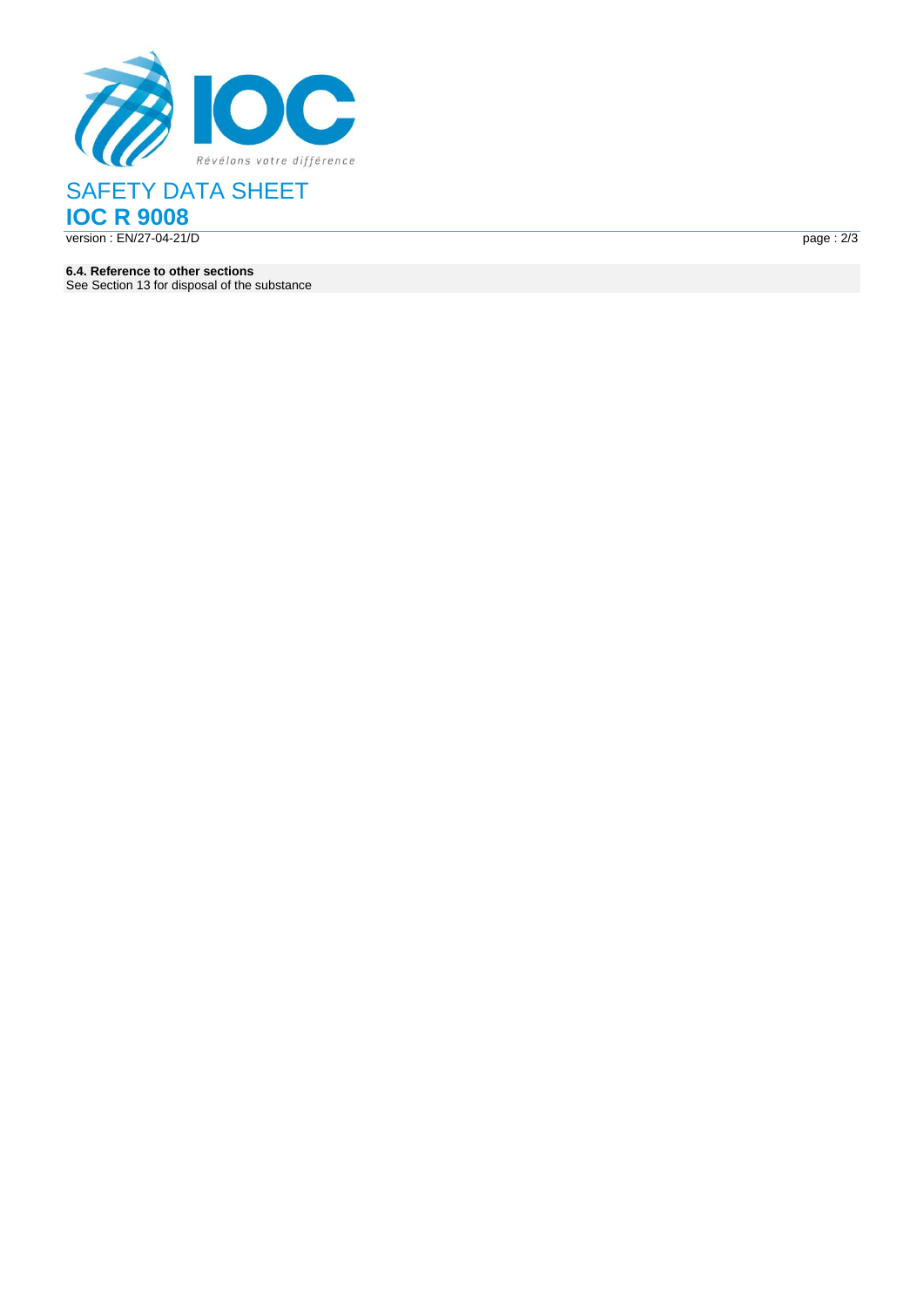

# SAFETY DATA SHEET

**IOC R 9008**

version : EN/27-04-21/D page : 3/3

## **SECTION 7.** HANDLING AND STORAGE

**7.1. Precautions for safe handling** Handling : avoid breathing dust. Avoid contact with eyes. Occupational hygiene : wash hands thoroughly after handling

**7.2. Conditions for safe storage, including any incompatibilities** Risks : not at risk for corrosion, fire, explosion, or chemical reaction Place of storage : no special instruction to minimize risks (see above). Store according to label directions to maintain label guarantees Fire/explosion protection: none needed **7.3. Specific end use(s) SECTION 8.** EXPOSURE CONTROL / PERSONAL PROTECTION **8.1. Control parameters**

Exposure limits : no limit / Biological limits: no limit. **8.2. Exposure controls** Eye/face protection : protective glasses should be worn in conditions of excessive dusting

Skin Hand : none Other : none. Wear appropriate clothing for work Respiratory protection : protective mask should be worn in conditions of excessive dusting Thermal protection : none Environmental exposure : none

#### **SECTION 9.** PHYSICAL AND CHEMICAL PROPERTIES

**9.1. Information on basic physical and chemical properties** Apperance : granuled. Odour : typical yeast Odour threshold : not Applicable pH not Applicable Melting / freezing point : not Applicable Initial boiling point and boiling range : not Applicable Flash point : not Applicable Evaporation rate: not Applicable Flammability (solid, gas) : not Applicable Upper/lower flammability or explosive limits: not Applicable Vapour pressure : not Applicable Vapour density: not Applicable Relative density: not Applicable Solubility(ies); yes Partition coefficient: n-octanol/water: not Applicable Auto-ignition temperature: not Applicable Decomposition temperature: not Applicable Viscosity : not Applicable **Explosive properties: not Applicable** Oxidising properties: not Applicable

**9.2. Other information**

**SECTION 10.** STABILITY AND REACTIVITY **10.1. Reactivity** Not reactive **10.2. Chemical stability Stable 10.3. Possibility of hazardous reactions**

None **10.4. Conditions to avoid**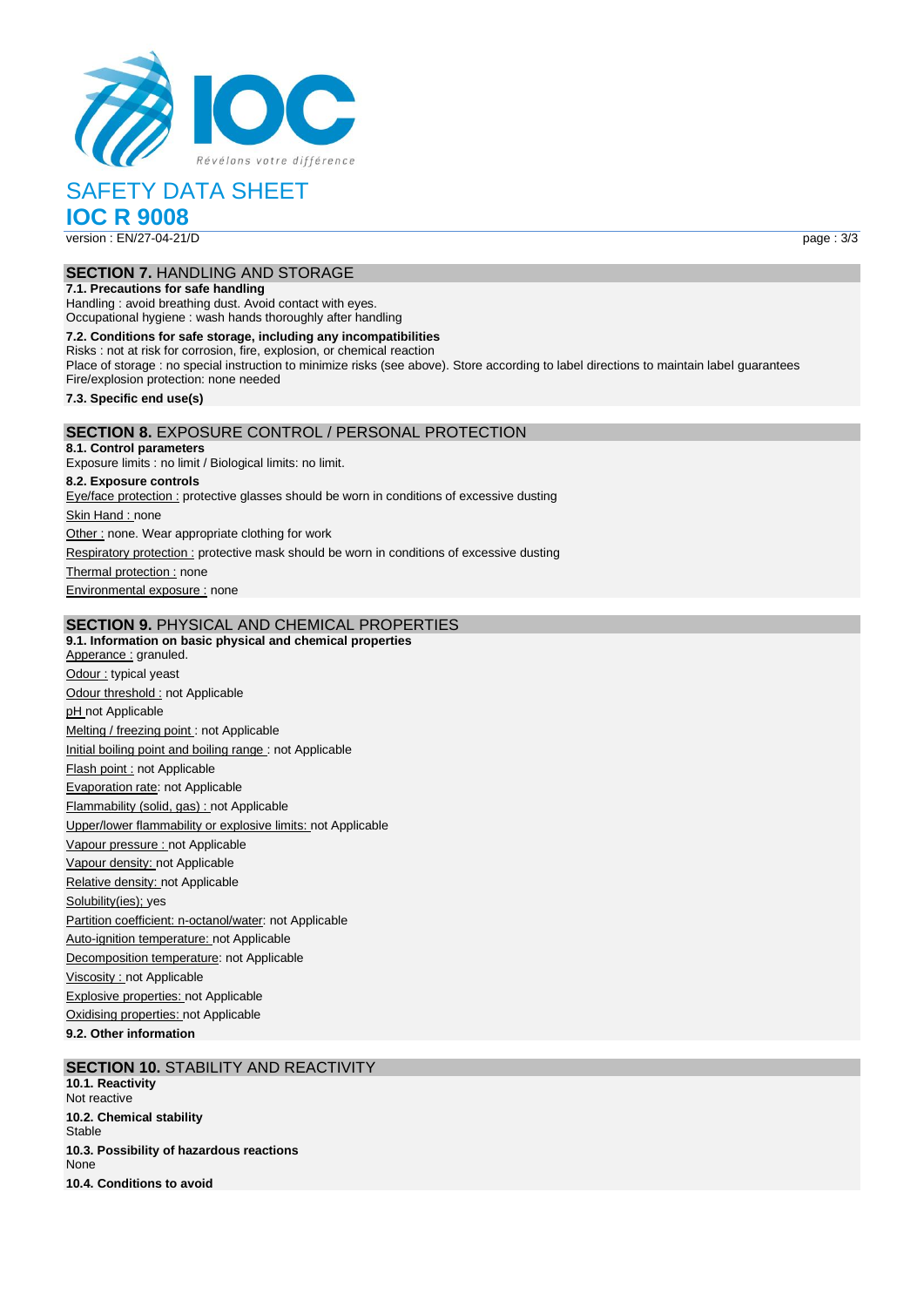

SAFETY DATA SHEET **IOC R 9008**

version : EN/27-04-21/D page : 4/3

None

**10.5. Incompatible materials** None **10.6. Hazardous decomposition products** None.

#### **SECTION 11.** TOXICOLOGICAL INFORMATION

**11.1. Information on toxicological effects** Acute toxicity : no known effects

Skin corrosion/irritation : possible irritation to skin

Eye damage/irritation : possible irritation to eye

Respiratory /Skin sensitization : possible allergic reaction or sensitization

CMR (Carcinogenity, germ cell Mutagenicity, Reproductive toxicity) : no known effects

## **SECTION 12.** ECOLOGICAL INFORMATION

**12.1. Toxicity** No known ecological effects.. **12.2. Persistence and degradability** No persistence and the substance is bio‐degradable. **12.3. Bioaccumulative potential** None **12.4. Mobility in soil** Not relevant **12.5. Results of PBT and vPvB assessment** Not relevant **12.6. Other adverse effects** None

## **SECTION 13.** DISPOSAL CONSIDERATIONS

**13.1. Waste treatment methods** Waste treatment methods : product and packaging can be disposed of in regular trash or waste. No special disposal method required. Follow all applicable local laws for recycling, bagging, and disposal of trash

**SECTION 14.** TRANSPORT INFORMATION **14.1. UN number** Not relevant. **14.2. UN proper shipping name** Not relevant **14.3. Transport hazard class(es)** Not classified as dangerous **14.4. Packing group** Not relevant **14.5. Environmental hazards** None **14.6. Special precautions for user** None **14.7. Transport in bulk according to Annex II of MARPOL 73/78 and the IBC Code**

**SECTION 15.** REGULATORY INFORMATION **15.1. Safety, health and environmental regulations/legislation specific for the substance or mixture** Reg. EC 1272/2008 ‐This product is not required to be registered under REACH.

## **15.2. Chemical safety assessment**

Not relevant.

Not relevant

**SECTION 16.** OTHER INFORMATION